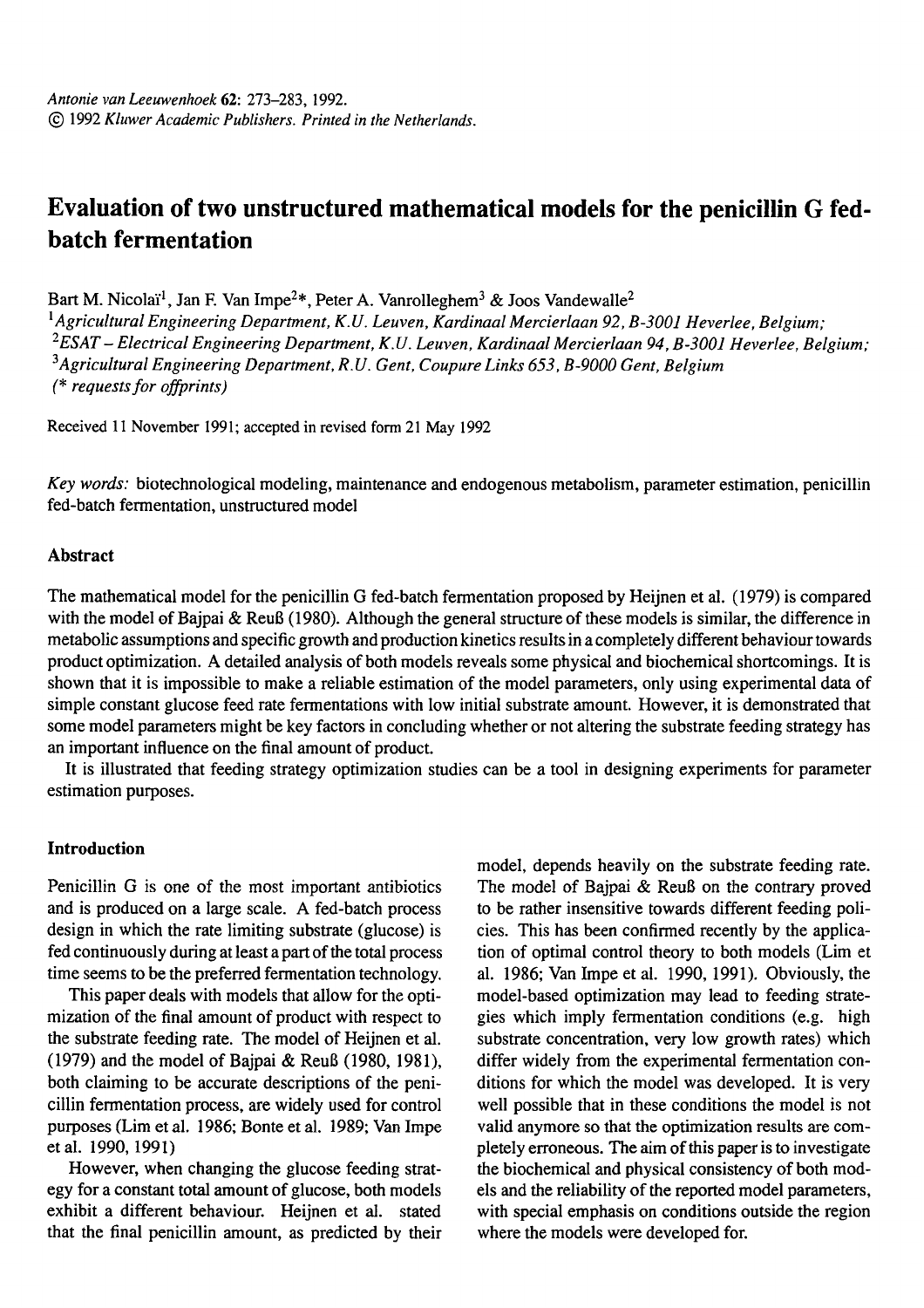Using a simple one-dimensional optimization scheme, it shall be shown that some parameters which are difficult to estimate, might have a great influence upon feeding strategy optimization results.

# **Review of two unstructured mathematical models for the penicillin G fed-batch fermentation**

Based on a combination of balancing methods and kinetic equations (from a literature survey) Heijnen et al. (1979) proposed a simple unstructured mathematical model for the penicillin G fed-batch fermentation. In the original model the equation for the total broth weight takes into account dynamic effects resulting from the input of glucose, nitrogen source, sulphate source, oxygen and precursor, and from evaporation and carbon dioxide production. Van Impe et al. (1990) have concluded that the major contribution to the dynamics and final value of the most interesting variable, namely the product  $P$ , comes from the input of glucose. As a consequence, the other terms are neglected, resulting in a more simple model. The differential equation for penicilloic acid will not be considered here because penicilloic acid does not appear explicitely in the other equations. In order to obtain compatibility with the other model, the (simplified) model (originally in mol-kg units) has been rewritten in a g-L units system.

Bajpai & Reu8 (1980, 1981) based their model on balancing methods and biochemical knowledge. The original model (1980) contained an equation for the oxygen dynamics which has been omitted in a second paper (1981). This simplified model shall be discussed here.

With these modifications both models have the same general structure, as described by the following system of first order differential equations:

$$
\frac{dS}{dt} = -\sigma X + s_F F \tag{1}
$$

$$
\frac{dX}{dt} = \mu X \tag{2}
$$

$$
\frac{dP}{dt} = \pi X - k_h P \tag{3}
$$

$$
\frac{dV}{dt} = F \tag{4}
$$

with  $t$  the time,  $S$ ,  $X$  and  $P$  respectively the amount of substrate, biomass and product in the broth, V the fermentor volume,  $F$  the input substrate feed rate at a concentration  $s_F$ ,  $\mu$ ,  $\sigma$  and  $\pi$  respectively the specific growth, substrate consumption and production rate and  $k_h$  the penicillin hydrolysis or degradation constant. A

summary of all the symbols and the appropriate units is given at the end of this paper. The structural differences between both models are due to structural differences in the specific rates  $\mu$ ,  $\pi$  and  $\sigma$ .

## *The model of Heijnen, Roels & Stouthamer*

In the model of Heijnen et al.  $\sigma$  is given by a Monodtype relationship:

$$
\sigma = Q_{s,\max} \frac{C_s}{K_s + C_s} \tag{5}
$$

with  $C_s \triangleq S/V$  the substrate concentration,  $Q_{s, max}$  the maximum specific substrate uptake rate and  $K<sub>s</sub>$  the Monod saturation constant for substrate limitation for biomass production.  $\pi$  is assumed to be growth-associated and is modeled by a Blackman- type relationship:

$$
\pi(\mu) = \begin{cases} Q_{p,\text{max}} \mu / \mu_{\text{crit}} & \text{for } \mu \le \mu_{\text{crit}} \\ Q_{p,\text{max}} & \text{for } \mu \ge \mu_{\text{crit}} \end{cases}
$$
(6)

with  $Q_{p,\text{max}}$  the maximum specific penicillin synthesis rate and  $\mu_{\text{crit}}$  the critical specific growth rate.  $\mu$  is defined by an extended Herbert-Pirt relation:

$$
\mu = Y_{x/s}(\sigma - m_s - \pi / Y_{p/s}) \tag{7}
$$

with  $Y_{x/s}$  the cell mass on substrate yield,  $Y_{p/s}$  the product on substrate yield and *ms* the maintenance constant.

It is clear that this approach assumes that maintenance and production occur at the expense of biomass. This behaviour is called endogenous metabolism (Herbert 1958). The parameter values are given in Table 1.

*Table 1.* Parameter set used in the model of Heijnen et al.

| $Q_{s,\mathrm{max}}$ | [g/g DM h]         | 0.18   |
|----------------------|--------------------|--------|
| Κ,                   | [g/L]              | 1.0    |
| $Y_{x/s}$            | [g $DM/g$ ]        | 0.5    |
| $Y_{p/s}$            | [g/g]              | 0.854  |
| $Q_{p,\mathrm{max}}$ | [g/g DM h]         | 0.0045 |
| $\mu_{\rm crit}$     | [h <sup>-1</sup> ] | 0.01   |
| $k_h$                | $[h^{-1}]$         | 0.002  |
| $m_{\rm \ast}$       | [g/g DM h]         | 0.025  |

#### *The model of Bajpai & ReuJ3*

Bajpai & ReuB assumed a maintenance metabolism (Pirt 1965) in which  $\sigma$  is given by:

$$
\sigma = \mu / Y_{x/s} + m_s + \pi / Y_{p/s} \tag{8}
$$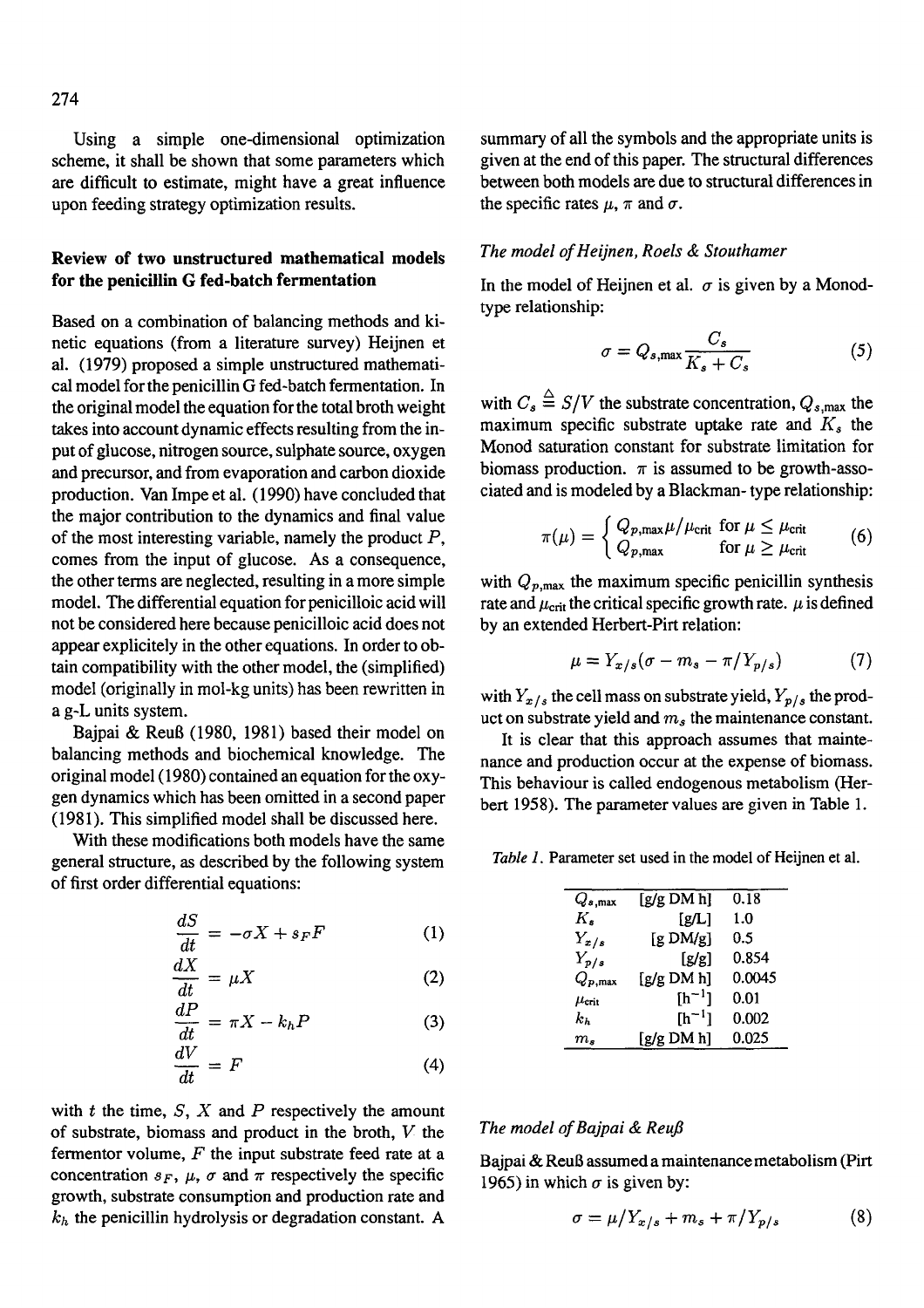with  $Y_{x/s}$ ,  $Y_{p/s}$  and  $m_s$  as above.  $\mu$  is modeled by Contois-kinetics:

$$
\mu = \mu_x \frac{C_s}{K_x C_x + C_s} \tag{9}
$$

with  $C_x \triangleq X/V$  the cell mass concentration,  $\mu_x$  the maximum specific substrate to biomass conversion rate and  $K_x$  the Contois saturation constant for substrate limitation of biomass production. Penicillin synthesis is thought to be inhibited or repressed by high amounts of glucose. Therefore a Haldane substrate inhibition kinetics of the following form is used:

$$
\pi = \mu_p \frac{C_s}{K_p + C_s + C_s^2 / K_i} \tag{10}
$$

with  $\mu_p$  the specific production constant,  $K_p$  the saturation constant for substrate limitation of product formation and  $K_i$  the substrate inhibition constant for product formation. For later purposes it is worthwhile to rewrite Eq. (10) using (9) as

$$
\pi = \frac{\mu_p \mu K_x C_x}{(\mu_x - \mu) K_p + \mu K_x C_x [1 + (\mu K_x C_x) / (K_I (\mu_x - \mu))]}
$$
  
for  $\mu \le \mu_x$  (11)

Bajpai & ReuB demonstrated a close agreement between model predictions and reported fermentation data by Pirt & Rhigelato (1967) (using parameter Set 1 in Table 2) and by Mou (1979) (using parameter Set 2 in Table 2).

The basic differences beween both models are summarized in Table 3.

*Table 2. Parameter sets used by Bajpai & Reuß.* 

| parameter      |                   | Set 1  | Set 2  |  |
|----------------|-------------------|--------|--------|--|
| $\mu_x$        | $[h^{-1}]$        | 0.092  | 0.11   |  |
| K.             | $[g/g \text{DM}]$ | 0.15   | 0.006  |  |
| $\mu_{\bm{p}}$ | [g/g DM h]        | 0.005  | 0.004  |  |
| $K_{p}$        | [g/L]             | 0.0002 | 0.0001 |  |
| К.             | [g/L]             | 0.1    | 0.1    |  |
| $Y_{x/s}$      | [g DM/g]          | 0.45   | 0.47   |  |
| $Y_{p/s}$      | [g/g]             | 0.9    | 1.2    |  |
| $k_{h}$        | $[h^{-1}]$        | 0.04   | 0.01   |  |
| $m_\ast$       | [g/g DM h]        | 0.014  | 0.029  |  |

#### **Biochemical validation of the two models**

The present knowledge about the penicillin biosynthesis was recently reviewed by Martin & Liras (1989) and is summarized in Fig. 1. This biosynthetic framework will be used to investigate the structural differences and the reliability of the parameters of both models.



*Fig. 1.* Pathway of the penicillin G biosynthesis.

#### *Specific production rate kinetics*

Heijnen et al. assumed a relation between  $\pi$  and  $\mu$ , described by Eq. (6), based on continuous culture experiments by Pirt & Rhigelato (1967). These results are in agreement with those obtained by Ryu & Hospodka (1980). However, this Blackman- type kinetics is very different from the substrate-inhibition kinetics (10) used by Bajpai & Reuß which predicts a decrease of  $\pi$  for large values of  $C_s$  (and thus of  $\mu$ ).

A major point of difference lies in the value of the specific production rate  $\pi$  for large values of the specific growth rate  $\mu$ . Already in the early publications (e.g. Jarvis & Johnson 1947) it appeared that high glucose concentrations in the production phase are well correlated with a low penicillin yield (the 'glucose effect'). It has been confirmed recently (Alvarez et al 1987; Banko & Demain 1987; Brunner & R6hr 1975; L6pez-Nieto et al. 1985; Ramos et al. 1985; Revilla et al. 1984) that high glucose concentrations inhibit the synthesis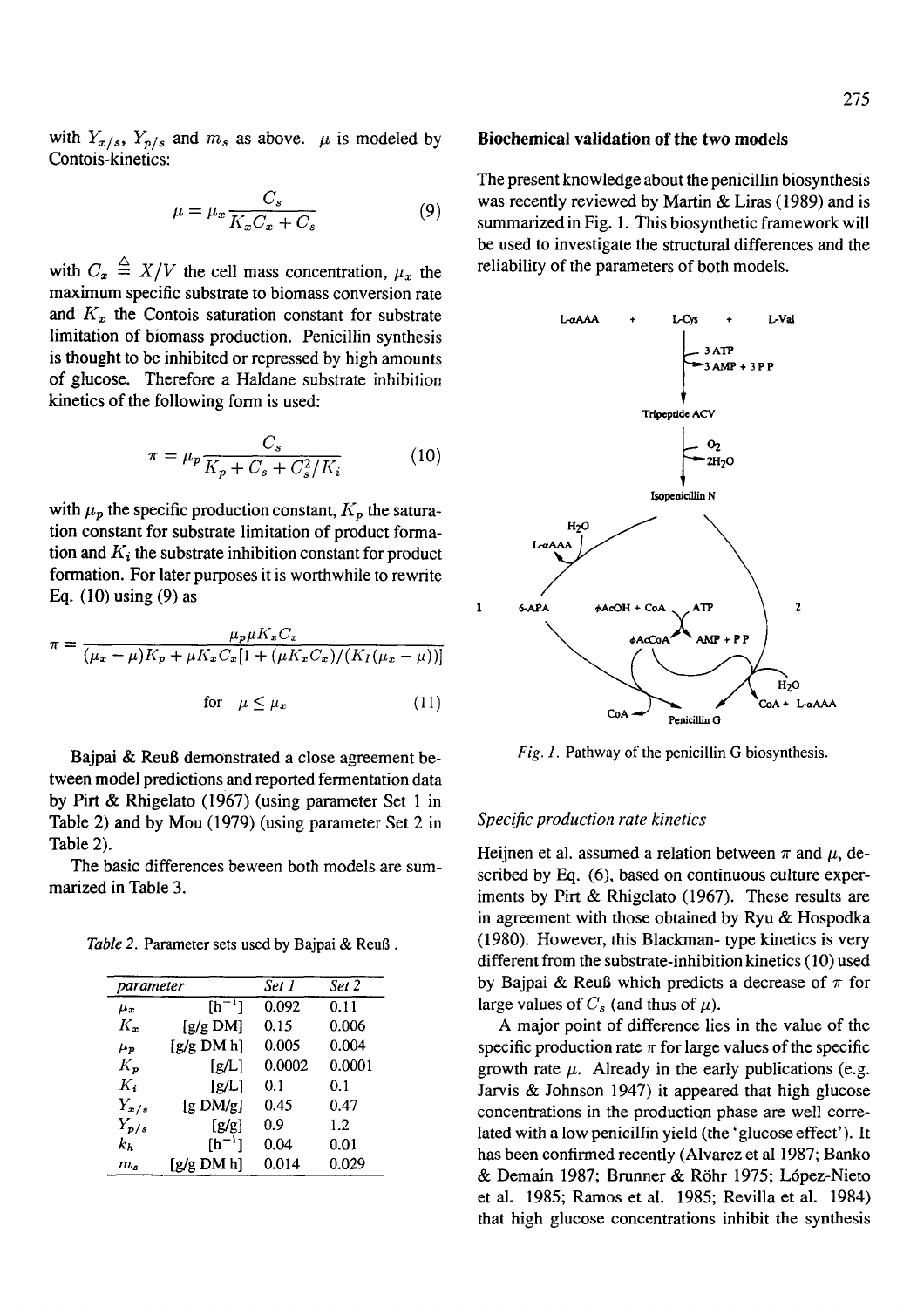|                            | Heijnen et al.          | Bajpai & Reuß        |
|----------------------------|-------------------------|----------------------|
| Number of parameters       |                         | Q                    |
| Specific production        | $\pi = f(\mu),$         | $\pi = f(C_s),$      |
| rate kinetics              | No substrate inhibition | Substrate inhibition |
| Metabolism                 | Endogenous              | Maintenance          |
| Specific substrate         | Monod                   | Contois              |
| to biomass conversion rate |                         |                      |

*Table 3.* Major differences between the model of Heijnen et al. and Bajpai & ReuB.

of the enzymes of the penicillin pathway, but not the actual penicillin biosynthesis. In other words, glucose represses (and not inhibits) the penicillin biosynthesis.

These findings do not contradict the results of Pirt & Rhigelato (1967) (on which Heijnen et al. based their production kinetics) and of Ryu & Hospodka (1980) which were obtained for continuous culture fermentations. Because for high values of the specific growth rate  $\mu$  it is most likely (as shall be discussed below) that maintenance metabolism occurs, it can be shown that in steady state continuous culture conditions, and with  $\mu$ described by a Monod kinetics

$$
C_s = K_M \frac{\mu/\mu_x}{1 - \mu/\mu_x} \tag{12}
$$

Pirt & Rhigelato determined  $\pi$  for  $\mu$  between 0.023 and 0.086 h<sup>-1</sup>. They also reported a value  $\mu_x \approx 0.095$  h<sup>-1</sup>, so that for their experiments  $\mu/\mu_x$  is in the range of 0.24 to 0.9. Substituting  $K_M$  in Eq. (12) by the value  $K_M = 1$  g/L as used by Heijnen et al., one finds with the above equation  $0.3 < C_s < 9$  g/L. This agrees well with the work of Revilla et al. (1984), who reported that penicillin biosynthesis repression only occurs at glucose concentrations from  $C_s = 10$  g/L on. The conclusion is that the glucose concentrations in the experiments of Pirt & Rhigelato probably were too low for glucose repression to be detected. The experimental data published by Ryu & Hospodka are not detailed sufficiently to permit a similar analysis.

Bajpai & ReuB decided to disregard the differences between time constants for the two regulation mechanisms (glucose repression or inhibition) because of the relatively very long fermentation times, and therefore proposed a Haldane expression for  $\pi$ .

It is interesting that simulations with the Heijnen et al. model for the initial conditions given by these authors indicate that, when the remaining substrate is fed at a constant rate, a considerable and unrealistic amount of penicillin is produced when the glucose concentration

is still very high (Van Impe et al. 1990). Simulations with the Bajpai & Reuß model correctly predict almost no penicillin production in similar conditions.



*Fig. 2.* Substrate, biomass and penicillin profiles during constant feed rate fed-batch fermentation for some  $K_p$ ,  $K_i$  and  $\mu_p$  combinations of Table 5.

*Table 4.* Initial values and process parameters for the simulations of Fig. 2.

| $S(t=0)$                                    | [g]   | 0.0   |
|---------------------------------------------|-------|-------|
| $X(t=0)$                                    | [g]   | 10.5  |
| $P(t=0)$                                    | [g]   | 0.0   |
| $V(t=0)$                                    | ſLl   | 7.0   |
| $s_F$                                       | [g/L] | 500.0 |
| F                                           | [L/h] | 0.025 |
| $t_f$ (final time)                          | ſЫ    | 120.0 |
| $S_{tot}$ (total amount of substrate added) | [g]   | 1500. |

The parameters of the Bajpai & Reuß model were estimated using a mixture of published data, trial and error and a Nelder-Mead optimization routine. Using parameter Set 2 in Table 2 (which shall be denoted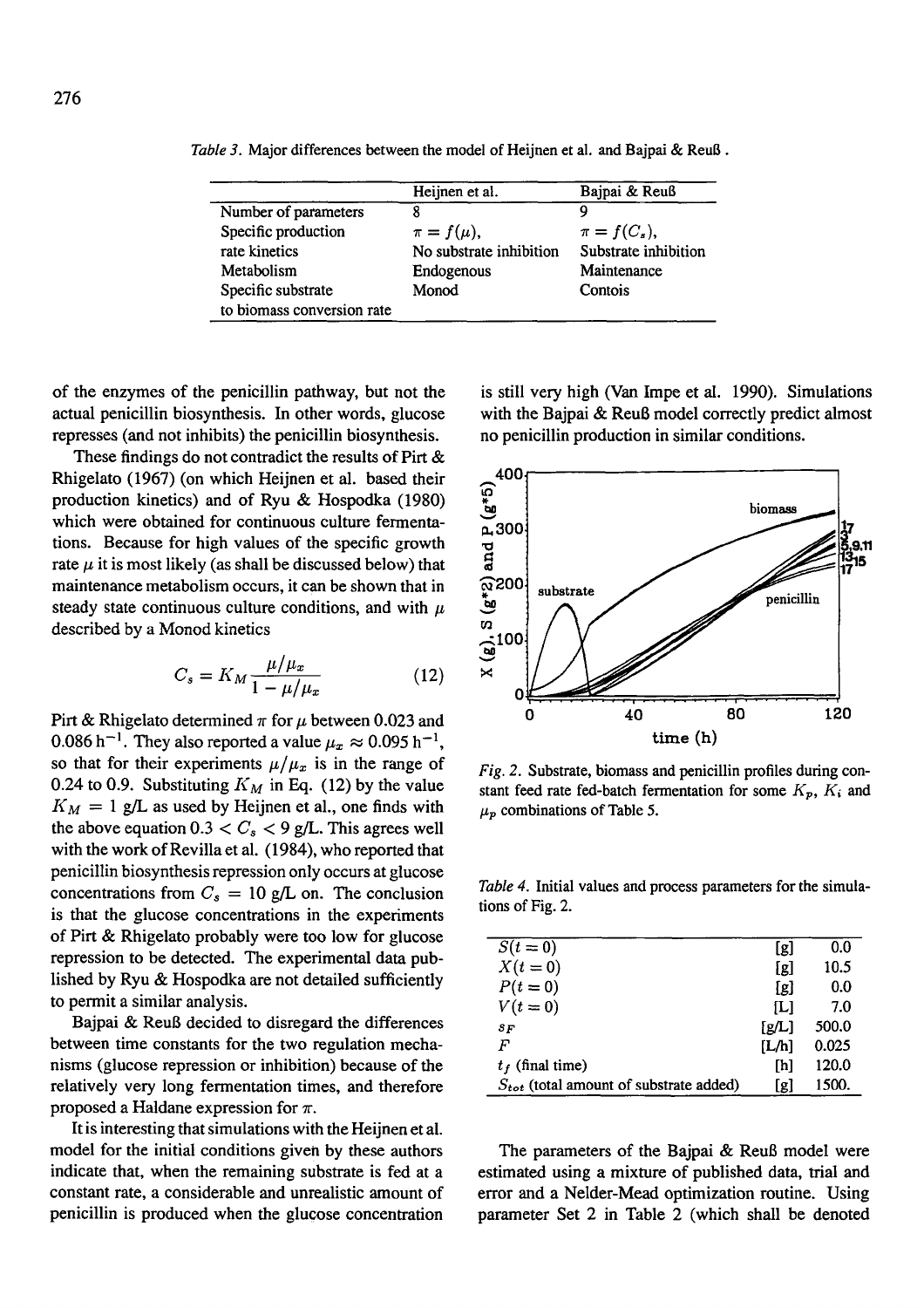as the nominal one, used in all simulations in this paper), the maximum specific production rate occurs at  $C_s = (K_p K_i)^{1/2} = 3.162 \, 10^{-3} \, \text{g/L}$ . At  $C_s = 0.9 \, \text{g/L}$ ,  $\pi$  falls to 10% of its maximum value, and thus far below the lower bound for glucose of approximately  $C_s = 10$ g/L at which glucose repression occurs (Revilla et al. 1984). In Fig. 2, the time profiles of biomass, substrate and penicillin resulting from a constant feed rate strategy are plotted for different values of  $K_p$  and  $K_i$ . For obvious reasons, only values of  $K_p$  and  $K_i$  greater than the nominal ones are considered. The initial and other operational conditions are summarized in Table 4. The value of  $\mu_n$  is adjusted so as to minimize the Euclidian distance to the reference (i.e. using the nominal parameter values) concentration profiles, measured at 120 discrete times. Some numerical results are summarized in Table 5, columns 1 to 5 (the final amount of product is denoted with  $P_{ref}$ ). All computations were done on *a VAX-VMS* system, using *NAG-routines EO4ABF* for minimization and *DO2EBF* for stiff systems integration. The above results indicate that even large variations of  $K_p$  and  $K_i$  have virtually no influence on the time evolution of biomass and substrate and have only a slight influence on the penicillin time profile. The adjusted  $\mu_p$  values are of the same order of magnitude as the reported ones ( $\mu_p = 0.004$  g/g DM h (Set 2 in Table 2) to  $\mu_p = 0.005$  g/g DM h (Set 1)). From Eq. (10), the maximum specific production rate is found to be  $\pi_{\text{max}} = \mu_p/(1 + 2(K_p/K_i)^{1/2})$ , which is almost equal to  $\mu_p$  if  $K_i \gg K_p$ , as is the case for the values of Table 2. This agrees well with the value of  $Q_{p,\text{max}} = 0.0045 \text{ g/g}$ DM h used by Heijnen et al., and with the value of 0.006 g/g DM h used by Nestaas & Wang (1983).

#### *Maintenance or endogenous metabolism*

Bajpai  $\&$  Reuß assumed that the energy for the maintenance and production requirements of the mould are directly obtained from the combustion of substrate. As a consequence of this maintenance metabolism concept, the system equations (1)–(4) indicate that for  $F = 0$  (e.g. during a batch growth phase)  $C_s$  decreases monotonically, and may even become negative, which is of course physically impossible. It would rather be expected that under severe environmental limiting conditions, the energy requirements of the cell are fulfilled by combustion of the cellular storage compounds such as trehalose and polyols (Ballio et al. 1964; Thevelin 1984) or cell debris in the fermentation medium. This metabolic behaviour is called endogenous metabolism (Herbert 1958).

On the other hand, for high substrate concentrations

it can be expected that organisms directly use the substrate for their energy and production requirements, instead of first synthesizing biomass and then combusting or transforming this into penicillin. Therefore, the model of Heijnen et al. (which relies on the endogenous metabolism hypothesis) can be expected to behave well for low  $C_s$  values; for high  $C_s$ -regions, the maintenance metabolism of the Bajpai  $&$  Reuß model is at least conceptually more attractive. It should be stressed that optimization studies with a modified Bajpai & ReuB model which allows for a smooth transition beween endogenous metabolism in the low  $C_s$  region and maintenance metabolism in the high  $C_{s}$  region showed that the realizable gains are very dependent on the nature of the metabolism (Van Impe et al. 1992).

The maintenance coefficient used by Heijnen et al.  $(m_s = 0.025 \text{ g/g DM h})$  corresponds well to the value  $m_s = 0.029$  g/g DM h (Set 2 of Bajpai & Reuß), to the value  $m_s = 0.024$  g/g DM h reported by Ryu & Hospodka (1980), and to the value used by Nestaas & Wang ( $m_s = 0.022$  g/g DM h) (1983). However, these values differ from the value in Set 1 of Bajpai & Reuß  $(m<sub>s</sub> = 0.014$  g/g DM h). It is not clear where this difference originated from. Simulations indicated that the dynamic behaviour of the model is rather sensitive with respect to the value of  $m_s$ .

In the model van Heijnen et al., at severe substrate limitation conditions, and thus most probably corresponding to endogenous metabolic behaviour, the biomass consumption due to maintenance and production requirements may exceed the conversion of substrate into biomass and  $\mu$  eventually may become negative. This situation may occur at the end of the growth phase during a fed-batch fermentation. For these conditions  $\pi$  is not defined. A straightforward extension of the  $\pi(\mu)$  kinetics (10) could be  $\pi(\mu \le 0) = 0$ , but there are some biochemical indications that the penicillin biosynthesis actually does not stop in that case.

From Fig. 1 it is clear that, in order to produce penicillin, there is need for the amino acid precursors L-Lys and L-Val, L- $\alpha$ -AAA, ATP,  $\phi$ Ac, O<sub>2</sub>, some cofactors and of course the relevant enzymes. It can readily be assumed that the amino acid precursors are always present in the amino acid pool of the living cell. It has also been confirmed that  $L-\alpha$ -AAA is released unaltered after the incorporation of  $\phi$ Ac, and thus could be recycled for penicillin synthesis (Friedrichs & Demain 1978), although there are also indications that not  $L$ - $\alpha$ -AAA but 6-oxo-piperidine-2-carboxylic acid (a cyclisation product of L- $\alpha$ -AAA) is released in the final step (Brundidge et al. 1980). However, L- $\alpha$ -AAA can be synthesized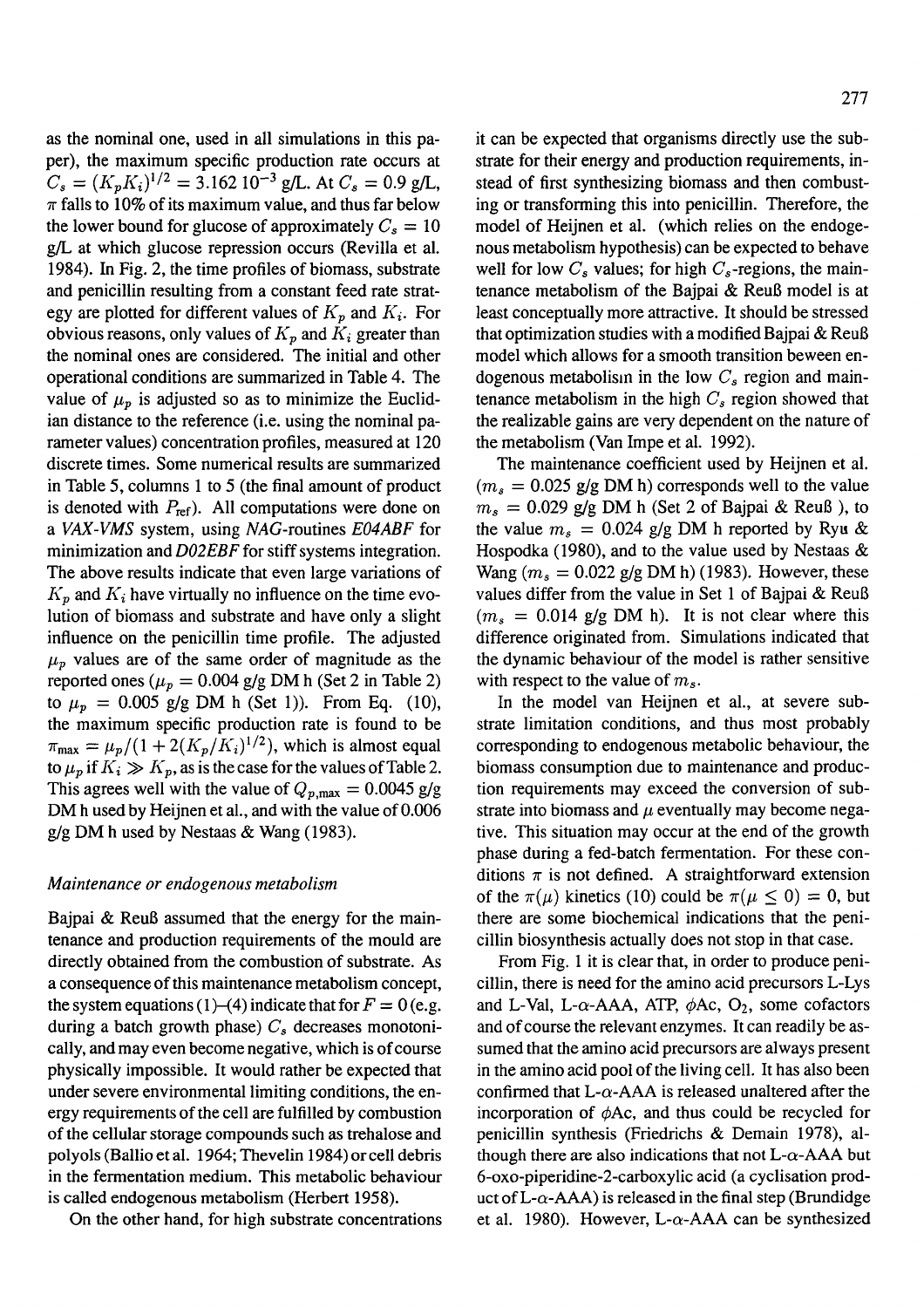| <i><b>Simulation</b></i> | $K_p$ [g/L] | $K_i$ [g/L] | $\mu_p$ [g/g DM h] | $P(t_f)_{ref}$ [g] | $P(t_f)_{\text{opt}}$ [g] | $G[\%]$ | $S_{0,\text{opt}}$ [g] |
|--------------------------|-------------|-------------|--------------------|--------------------|---------------------------|---------|------------------------|
|                          | 0.0001      | 0.1         | 0.00400            | 59.651             | 63.461                    | 6.4     | 280                    |
| 2                        |             | 1.0         | 0.00351            | 57.610             | 58.045                    | 0.8     | 192                    |
| 3                        |             | 10.0        | 0.00338            | 53.073             | 56.922                    | 0.5     | 178                    |
| 4                        |             | 100.0       | 0.00331            | 55.930             | 56.777                    | 1.5     | 219                    |
| 5                        |             | 1000.0      | 0.00330            | 55.842             | 56.954                    | 2.0     | 235                    |
| 6                        |             | 10000.0     | 0.00329            | 55.688             | 56.835                    | 2.0     | 237                    |
| 7                        | 0.0010      | 0.1         | 0.00426            | 58.156             | 58.272                    | 0.2     | 56                     |
| 8                        |             | 1.0         | 0.00374            | 56.069             | 56.069                    | 0.0     | $\bf{0}$               |
| 9                        |             | 10.0        | 0.00360            | 55.141             | 55.141                    | 0.0     | 0                      |
| 10                       |             | 100.0       | 0.00352            | 54.439             | 54.439                    | 0.0     | $\bf{0}$               |
| 11                       |             | 1000.0      | 0.00350            | 54.224             | 54.224                    | 0.0     | 0                      |
| 12                       |             | 10000.0     | 0.00350            | 54.233             | 54.233                    | 0.0     | 0                      |
| 13                       | 0.0100      | 0.1         | 0.00652            | 51.604             | 51.604                    | 0.0     | $\Omega$               |
| 14                       |             | 1.0         | 0.00584            | 49.851             | 49.851                    | 0.0     | $\mathbf 0$            |
| 15                       |             | 10.0        | 0.00549            | 48.310             | 48.310                    | 0.0     | $\mathbf 0$            |
| 16                       |             | 100.0       | 0.00529            | 47.352             | 47.352                    | 0.0     | 0                      |
| 17                       |             | 1000.0      | 0.00525            | 47.137             | 47.137                    | 0.0     | 0                      |
| 18                       |             | 10000.0     | 0.00525            | 47.150             | 47.150                    | 0.0     | $\bf{0}$               |

*Table 5.* Estimation of  $\mu_p$  for different values of  $K_p$  and  $K_i$  for the Bajpai & ReuB model with constant feeding strategy, and corresponding final penicillin amount - optimal initial substrate level and optimal penicillin amount.

 $de novo$  from  $\alpha$ -ketoglutaric acid and Acetyl Coenzyme A. These compounds, just as ATP and the necessary cofactors, can readily be assumed to be always present in a living cell.  $\phi$ Ac and  $O_2$  are supposed to be supplied at a sufficient rate. From this it can be concluded that even when  $\mu \leq 0$ , all compounds necessary for the penicillin biosynthesis are present. To the authors' knowledge there is no biochemical evidence for regulation mechanisms that repress or inhibit the relevant enzymes at low  $\mu$  conditions.

This is also clear from the experiments of Pirt & Righelato (1967) which show that penicillin production in continuous cultures decays linearly at a rate of only 1 or 2% h<sup>-1</sup> (depending on the previous value of  $\mu$ ) when  $\mu$  was decreased to zero, so that for relatively short glucose depletion periods (up to a few hours)  $\pi$  remains positive. The decay of penicillin production rate for larger glucose limitation periods may be a result of the decay of the enzymes involved in penicillin biosynthesis in that case. The data of Ryu & Hospodka seem to indicate a positive  $\pi$  for  $\mu = 0$  (which the authors assumed to be caused by experimental error or an erroneous linearity assumption) but are too scattered at low  $\mu$  values to give a decisive answer. Pirt (1990) recently showed that penicillin hydrolysis could be responsible for the apparent low  $\pi$  levels in low  $\mu$  conditions in continuous cultures, suggesting that the real value of  $\pi$ 

is higher than the observed one.

#### *Specific substrate to biomass conversion rate*

The fraction of the total specific growth rate representing substrate to biomass conversion, is called the specific substrate to biomass conversion rate  $\mu_{\text{substr}}$ .

Bajpai & ReuB incorporated Contois kinetics argumenting that at high biomass concentrations the fermentation broth becomes very thick and limits either oxygen or nutrient diffusion into the fungal cells (Hosler & Johnson 1953). For this reason  $C_x$  appears in the nominator of equation (9). Heijnen et al used Monod kinetics which can clearly be motivated from enzyme kinetics studies (Roels 1983). Nihtila & Virkkunen (1977) proved that both Monod and Contois kinetics can describe fungal growth well. Simulations with optimal feeding policies (Bonte et al. 1989; Vanimpe et al. 1990, 1991) have indicated also that the exact analytical expression of the substrate to biomass conversion rate has a negligible influence on the optimal penicillin production.

In the two parameter sets used by Bajpai & ReuB (Table 2), there is only a small difference in the maximum specific substrate to biomass conversion rate  $\mu_x$ : 0.092  $h^{-1}$  to 0.11  $h^{-1}$ . These values also agree with the elsewhere reported maximum rates  $(0.095 \text{ h}^{-1} \text{ to } 0.15 \text{ h}^{-1})$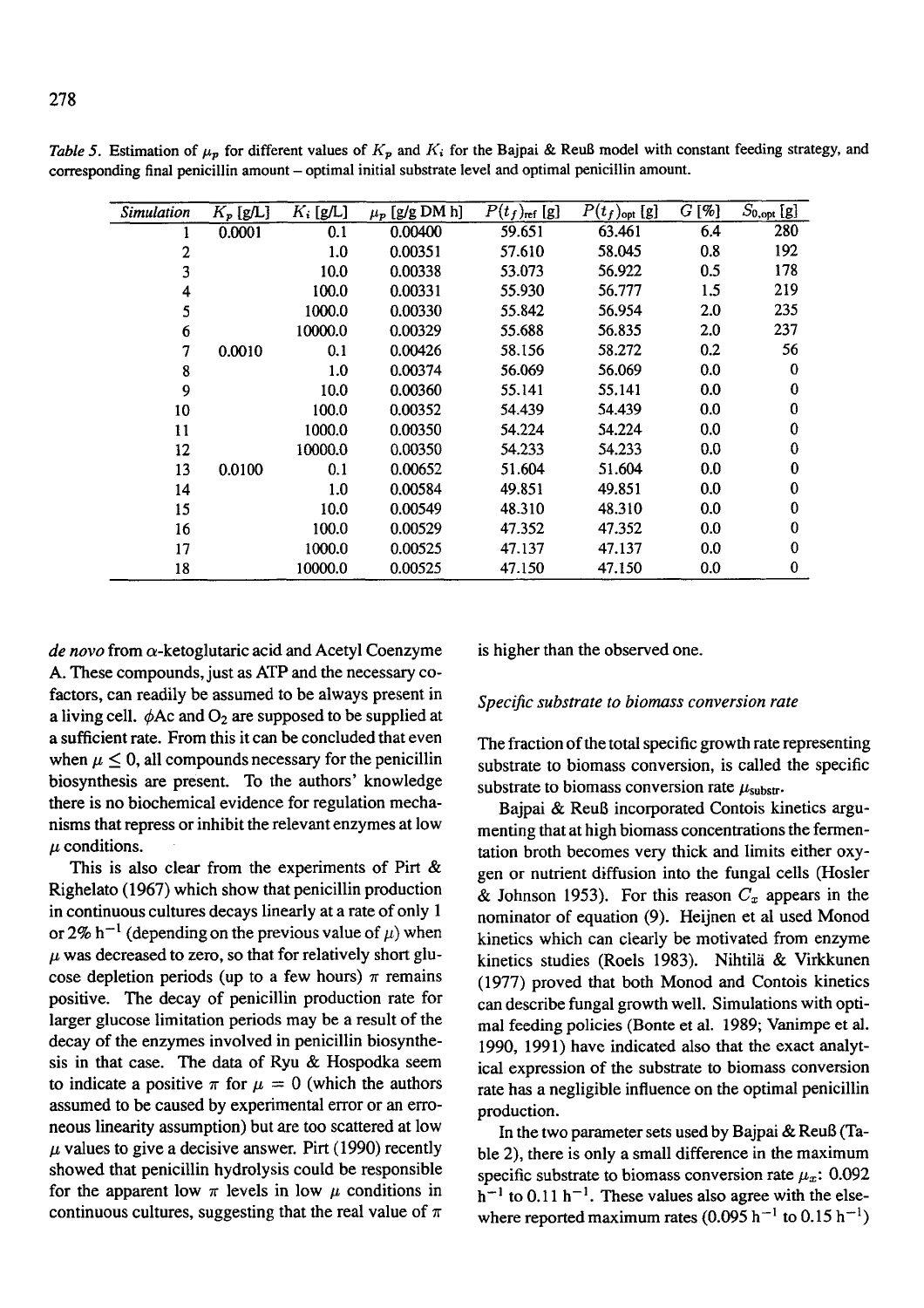| Simulation | $K_x$ [g/g DM] | $\mu_p$ [g/g DM h] | $P(t_f)_{ref}$ [g] | $P(t_f)_{opt}$ [g] | $G[\%]$ | $S_{0,\text{opt}}$ [g] |
|------------|----------------|--------------------|--------------------|--------------------|---------|------------------------|
|            | 0.150          | 0.01322            | 75.641             | 167.858            | 122.9   | 284                    |
| 2          | 0.100          | 0.01038            | 72.226             | 150.148            | 107.9   | 305                    |
| 3          | 0.050          | 0.00720            | 67.703             | 109.734            | 62.1    | 335                    |
| 4          | 0.010          | 0.00432            | 60.907             | 68.457             | 12.4    | 314                    |
| 5          | 0.007          | 0.00408            | 59.988             | 64.735             | 7.9     | 291                    |
| 6          | 0.006          | 0.00400            | 59.651             | 63.461             | 6.4     | 280                    |
| 7          | 0.005          | 0.00392            | 59.281             | 62.159             | 4.9     | 261                    |
| 8          | 0.001          | 0.00370            | 57.057             | 57.057             | 0.0     | 0                      |

*Table 6.* Estimation of  $\mu_p$  for different values of  $K_x$  for the Bajpai & Reuß model with constant feeding strategy, and corresponding final penicillin amount - optimal initial substrate level and optimal penicillin amount.



*Fig. 3.* Substrate, biomass and penicillin profiles during constant feed rate fed-batch fermentation as predicted by the model of Bajpai & Reuß for some  $K_x$  and  $\mu_p$  combinations of Table 6 ( $S_0 = 0$ . g).

(Pirt & Rhigelato 1967; Ryu & Hospodka 1980), and with the maximum specific substrate to biomass conversion rate  $Q_{s,\text{max}} \times Y_{x/s} = 0.09 \text{ h}^{-1}$  used by Heijnen et al. The differences are probably due to the different strains used in the experiments for parameter estimation.

A more pronounced difference exists between the reported  $K_x$  values. For the continuous culture experiments of Pirt & Rhigelato, on which the value  $K_x = 0.15$  g/g DM (Set 1 of Bajpai & Reuß) was based, steady-state values of  $C_x = 4$  up to 14 g/L have been reported. From (9) it is clear that under these experimental conditions Contois kinetics can be related to an equivalent Monod kinetics, by setting  $K_M = C_x K_x$ . This results in a  $K_M$  value between 0.6 and 2.1 g/L, which agrees well with the value  $K_M = 1$  g/L as used by Heijnen et al. However, there is a striking difference between the  $K_x$  value of Set 1 ( $K_x = 0.15$  g/g DM) and the one of Set 2 ( $K_x = 0.006$  g/g DM) reported by Bajpai & Reu8. In Table 6 the results of a similar parameter estimation study as described above are given.  $K_x$  values greater than 0.05 g/g DM result in a rather poor fit on the reference fermentation data generated with Set 2, and in unacceptably high  $\mu_p$  values ( $> 0.01$  g/g DM h). For  $K_x$  values from 0.001 to 0.05 g/g DM the  $\mu_p$  values are in the range of 0.003 to 0.007 g/g DM h and the fit is good, as illustrated in Fig. 3. The cause of the contradiction between the two parameter sets remains unclear. However, in Section 4 it shall be shown that these large differences in  $K_x$  may result in a completely different behaviour of the model towards optimization.

#### *The remaining model parameters*

 $Y_{\alpha/s}$  is almost the same in both models, and corresponds to the yield coefficient measured by Ryu & Hospodka (1980) (0.45 g DM/g). Nestaas & Wang (1983) determined  $Y_{x/s}$  to be 0.6 g DM/g, which is somewhat higher than typically reported. This was caused by the presence of some complex nutrients in the growth medium.

*Yp/s* varies from 0.85 g/g to 1.2 g/g. The last value was based upon the maximum theoretical value of 1.1 g/g calculated by Cooney & Acevedo (1977) (also used by Heijnen et al. (1979) and Nestaas & Wang (1983)), using the biochemical knowledge present at that time. Hersbach et al. (1984) reviewed these calculations, and based on recent biochemical evidence about cysteinebiosynthesis, they concluded that the theoretical maximum  $Y_{p/s}$  value may be somewhere between 0.41 g/g and 0.925 g/g, depending on some additional assumptions. These authors however also wrongly assumed that NADP and FAD are required for the oxydative cyclisation of ACV. In similar parameter estimation studies as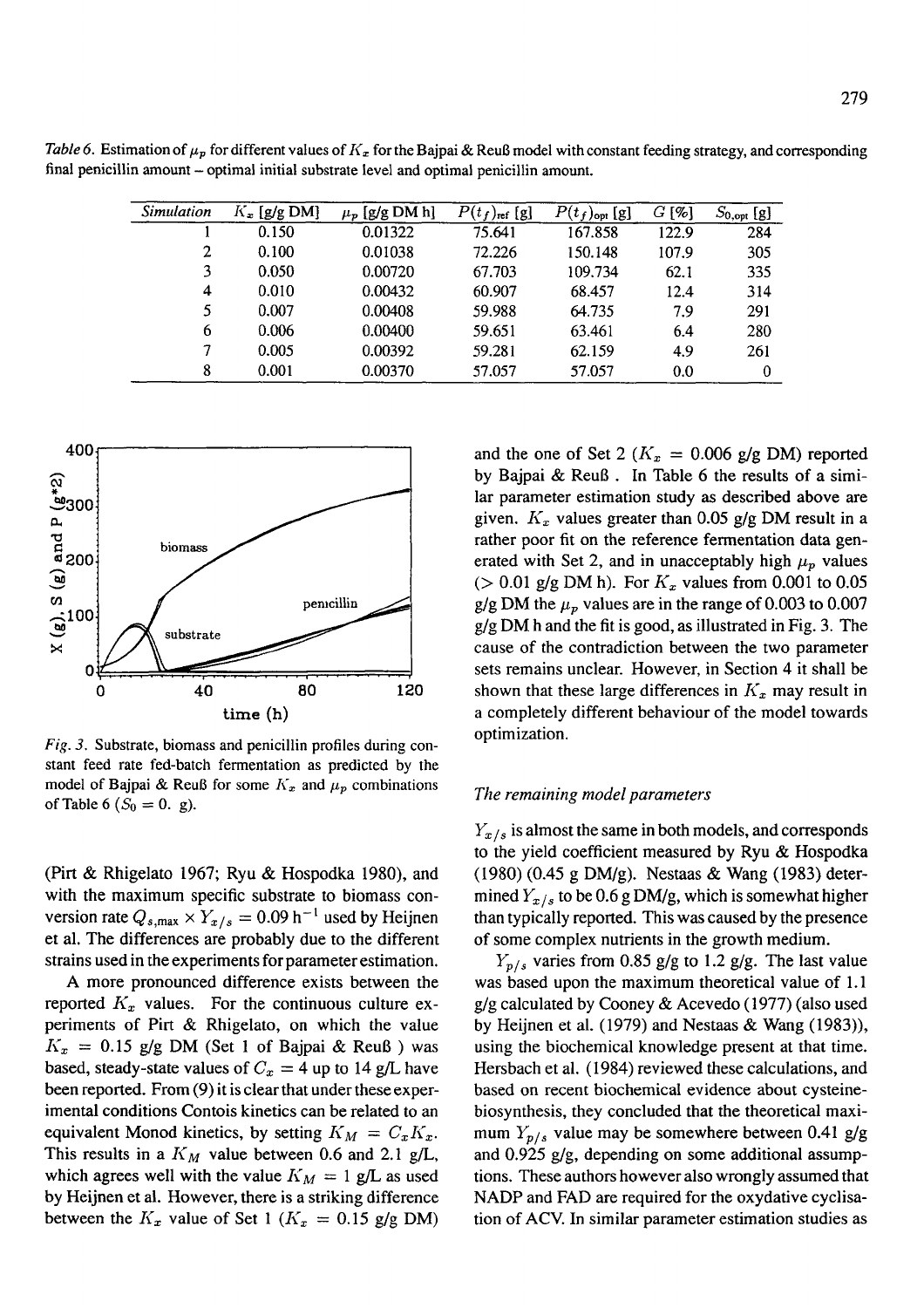described above, several values of  $Y_{p/s} < 1.2$  g/g have been considered.  $Y_{p/s}$  values below 0.6 g/g resulted in a very poor fit even when a larger weight was assigned to the penicillin fitting errors. This was also the case for an increase of the hydrolysis constant  $k_h$  from 0.01 h<sup>-1</sup> (Set 2 of Bajpai & Reuß ) to 0.04  $h^{-1}$  (Set 1), but an acceptable fit has been obtained using  $k_h = 0.002$  h<sup>-1</sup> (Heijnen et al.) ( $\mu_p = 3.18 \times 10^{-3}$  g/g DM h). Nestaas & Wang (1983) used the value  $k_h = 0.003 \text{ h}^{-1}$ .

# **Effect of the model parameters on feeding strategy optimization**

In this section, a feeding strategy of the following form shall be optimized, in order to investigate the possible effects of the model parameters. The total amount of substrate available for fermentation is fixed  $(1500 \text{ g})$ . The initial amount of substrate  $S_0$  is free, the initial volume  $V_0$  follows then from  $V_0 = 7 + S_0/s_F L$  (glucose is added as a solution with concentration  $s_F$ ). The remaining amount of substrate is fed at a constant rate, with the final time  $t_f$  being fixed at  $t_f = 120$  h so that a one-dimensional optimization problem has been obtained. All simulations were carried out using *NAG*routines *EO4ABF* (optimization routine) and *DO2EHF*  (stiff system solver). For the other initial conditions the values mentioned in Table 4 have been used.

The biochemical evidence presented in the previous section suggests that, as long as  $C_s$  remains positive, the Bajpai  $\&$  Reuß model structure reflects the actual fermentation process better than the model of Heijnen et al. For this reason all further computations have been performed with the Bajpai & ReuB model. In order to prevent  $C_s$  from becoming negative  $\mu$  and  $\sigma$  are modified as follows:

$$
\mu_{\text{substr}} = \mu_x \frac{C_s}{K_x C_x + C_s} \tag{13}
$$

$$
\mu = \mu_{\text{substr}} - Y_{x/s} (1 - H(C_s)) (m_s + \pi / Y_{p/s}) \tag{14}
$$

$$
\sigma = \mu_{\text{substr}} / Y_{x/s} + H(C_s)(m_s + \pi / Y_{p/s}) \tag{15}
$$

with  $H(C_s)$  a unit step function:

$$
H(C_s) = 1, \quad C_s > 0 \tag{16}
$$

$$
= 0, \quad C_s \le 0 \tag{17}
$$

As long as  $C_s > 0$  Eqs. (14) and (15) reduce to Eqs. (8) and (9), representing a pure maintenance metabolism. If  $C_s$  becomes equal to zero Eqs. (14) and (15) can be written as

$$
\mu = \mu_{\text{substr}} - Y_{x/s}(m_s + \pi/Y_{p/s}) \tag{18}
$$

$$
\sigma = \mu_{\text{substr}} / Y_{x/s} \tag{19}
$$

which represents an endogenous metabolism as used by Heijnen et al. The important influence of the metabolism assumptions on the realizable gain has recently been shown elsewhere (Van Impe et al. 1992). Below the influence of the model parameters is investigated. Because no actual fermentation data were available for parameter estimation purposes, parameter set 2 was used for the simulations, although the values for  $K_p$ ,  $K_l$ ,  $K_x$ and  $k_h$  may be not correct as described above.

In order to make a comparison between the models with different parameters possible, a gain  $G$  is defined as:

$$
G = \frac{P_{\rm opt} - P_{\rm ref}}{P_{\rm ref}} 100 \, (\%) \tag{20}
$$

with  $P_{ref}$  the final amount of penicillin for  $S_0 = 0$  g and  $P_{opt}$  the final amount of penicillin for  $S_0$  optimized.

The optimization results for the different combinations of  $K_p$ ,  $K_i$  and corresponding  $\mu_p$  values, are given in columns 6-8 of Table 5. It is clear that the gain generally decreases for increasing values of  $K_i$  with  $K_p$ fixed.



*Fig. 4.* Substrate, biomass and penicillin profiles during constant feed rate fed-batch fermentation as predicted by the model of Bajpai & Reuß for the  $K_x$  and  $\mu_p$  combinations of Table 6 ( $S_0 = 335$  g).

In Table 6, the optimization results for different  $K_x$ and corresponding  $\mu_p$  combinations are given.  $K_x$  values below 0.05 g/g DM give an excellent fit (Fig. 3) with acceptable  $\mu_p$  values (see Fig. 3). It is clear that the  $K_x$ value has a very important influence on optimization which can also easily be seen by inspection of Eq. (11). In Fig. 4, the time evolution of the (adjusted) Bajpai & Reuß model using different  $K_x$  and  $\mu_p$  combinations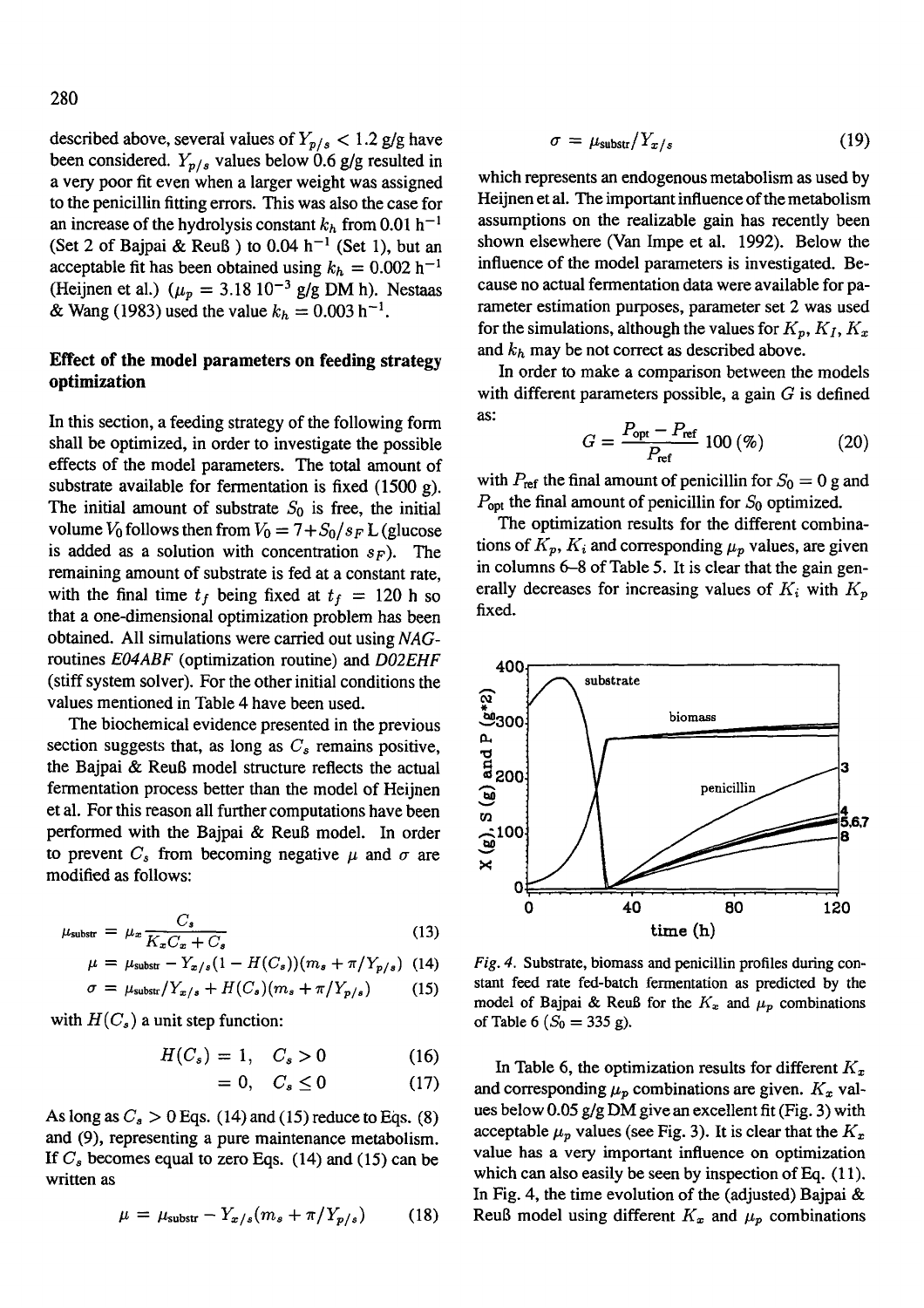of Table 6 is given for an initial amount of substrate of 335 g.

A decrease in  $m_s$  from 0.029 g/g DM h (Set 2 of Bajpai & Reuß ) to 0.014  $g/g$  DM h (Set 1) results in an increase of the realizible gain from 6.4% to 35.9%. However, as mentioned above, the fit of the model with this low  $m_s$  value to the reference data is rather poor. When the  $k_h$  value is increased from  $k_h = 0.01$  h<sup>-1</sup> to 0.04 h<sup>-1</sup>, the fit is also poor and the corresponding  $\mu_p$ values are unacceptable. In this case the gain has been lost completely. On the other hand, for  $k_h = 0.002$  h<sup>-1</sup> as used by Heijnen et al., the fit is acceptable with a corresponding  $\mu_p$  value equal to 0.0032 g/g DM h. The realizible gain increases to 9.9%.

The influence of the other parameter differences upon optimization is less important.

These simulations indicate that both modeling and a corresponding parameter estimation of biotechnological processes has to be done with great care. Using model based process optimization techniques' fermentation conditions can be found which may reveal an eventual estimation error of a particular parameter or model feature.

It is important that the conclusions drawn from these simple optimization studies agree very well with the conclusions drawn from more complicated optimization studies (Van Impe et al. 1991, 1992).

# **Conclusions**

A careful investigation of both the model of Bajpai & ReuB and the model of Heijnen et al. revealed some biochemical and physical inconsistencies.

Heijnen et al. assumed an endogenous metabolism, which is appropriate in low substrate concentration conditions. At high substrate concentrations, a maintenance metabolism as in the Bajpai & ReuB model seems conceptually more attractive. However, this assumption can lead to (physically impossible) negative substrate concentrations, in cases where the glucose feeding rate becomes too small.

For the specific production kinetics Heijnen et al. have extrapolated continuous culture data to fed-batch conditions. This may obscure substrate inhibition or more probably repression effects. Further, their model predicts penicillin production becoming zero if the net growth rate decreases to zero. This is in contradiction with some experiments of Pirt & Righelato (1977) for limited time ranges. For negative growth rates, a straightforward extension of this production rate kinetics ( $\pi=0$  for  $\mu \leq 0$ ) may not be valid. The Bajpai & ReuB substrate inhibition production kinetics is believed to reflect biochemical evidence better, although an accurate set of corresponding parameters is not available up to now. Simulation studies reveal that in this model, for simple constant feeding strategies with a zero initial amount of substrate, the time profiles of biomass, substrate and penicillin are quite insensitive towards large changes in  $K_p$ ,  $K_i$  and  $K_x$ , which may be a source of large errors in the estimation of these parameters. The reported values of  $m_s$ ,  $k_b$  differ quite a lot. Simulation reveals that the dynamic behaviour of the model

the reported literature data. A simple optimization study has been carried out. For this purpose the model of Bajpai & ReuB has been modified so that when  $C_s$  becomes equal to zero, the mould switches from maintenance to endogenous metabolism, and thus prevents  $C_s$  from becoming negative.

is quite sensitive to these variations. The other model parameters agree fairly well with each other, and with

The realizable gains proved to be dependent on variations of  $K_p$ ,  $K_i$  and especially  $K_x$ , although the time profiles of biomass, substrate and penicillin for constant feed rate fermentations with zero inital substrate amount (on which the parameter estimation was based) have been shown to be insensitive to even large variations of these parameters. Variations in the other parameters have a less important influence on optimization results.

It is suggested that model based process optimization techniques can be used to determine experimental fermentation conditions which may reveal some model features and may be helpful in reducing estimation errors of the corresponding parameters.

## **Nomenclature**

- $C_s$   $\stackrel{\triangle}{=} S/V$  substrate concentration in broth (g/L)
- $C_x$   $\stackrel{\triangle}{=} X/V$  cell mass concentration in broth (g/L)
- $C_p$   $\stackrel{\triangle}{=} P/V$  product concentration in broth (g/L)<br> *F* input substrate feed rate (L/h)
- input substrate feed rate  $(L/h)$
- $G$  gain due to initial amount of substrate optimization (%)
- $H$  unit step function
- $k_h$  penicillin hydrolysis or degradation constant  $(h^{-1})$
- $K_i$  substrate inhibition constant for product formation (g/L)
- $K_M$  Monod saturation constant for an equivalent Monod-kinetics (g/L)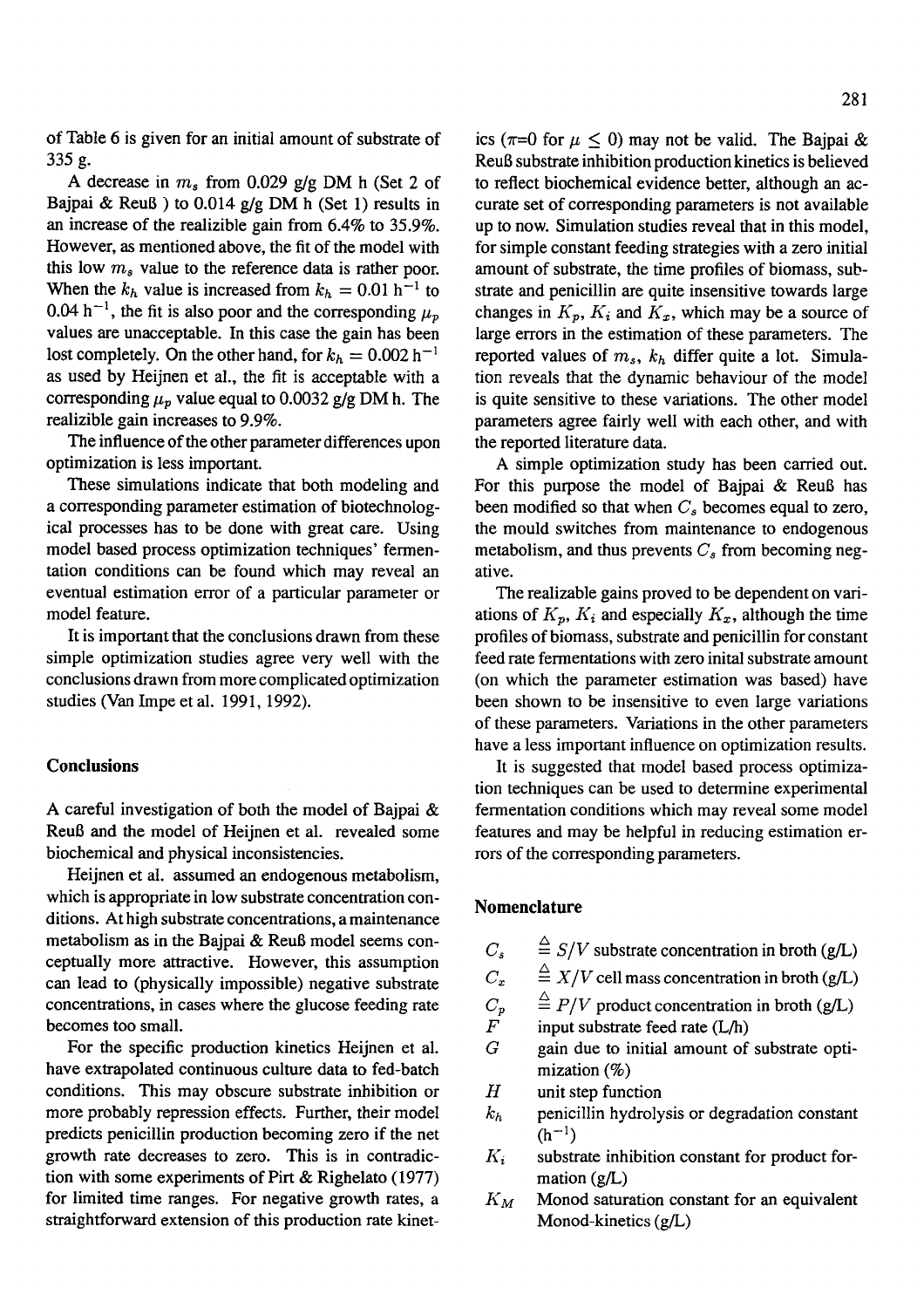| $K_p$                | saturation constant for substrate limitation of    |
|----------------------|----------------------------------------------------|
|                      | product formation (g/L)                            |
| $K_{s}$              | Monod saturation constant for substrate limi-      |
|                      | tation of biomass production $(g/L)$               |
| $K_x$                | Contois saturation constant for substrate lim-     |
|                      | itation of biomass production (g/g DM)             |
| $m_{s}$              | maintenance constant (g/g DM h)                    |
| $\mu$                | specific growth rate $(h^{-1})$                    |
| $\mu_{\rm crit}$     | critical specific growth rate $(h^{-1})$           |
| $\mu_p$              | specific production constant (g/g DM h)            |
| $\mu_{\rm substr}$   | specific substrate to biomass conversion rate      |
|                      | $(h^{-1})$                                         |
| $\mu_x$              | maximum specific substrate to biomass con-         |
|                      | version rate $(h^{-1})$                            |
| $P_{\text{ref}}$     | final amount of penicillin (g) for $S_0 = 0$ g     |
| $P_{opt}$            | final amount of penicillin (g) for $S_0$ optimized |
| $\pi$                | specific production rate (g/g DM h)                |
| $Q_{p,\mathrm{max}}$ | maximum specific penicillin synthesis rate         |
|                      | (g/g DM h)                                         |
| $Q_{s,\mathrm{max}}$ | maximum specific substrate uptake rate (g/g        |
|                      | DM <sub>h</sub>                                    |
| $S_F$                | substrate concentration in feed stream $(g/L)$     |
| σ                    | specific substrate consumption rate (g/g DM        |
|                      | h)                                                 |
| t                    | time(h)                                            |
| V                    | fermentor volume (L)                               |
| $Y_{x/s}$            | cell mass on substrate yield (g DM/g)              |
| $Y_{p/s}$            | product on substrate yield (g/g)                   |
|                      |                                                    |

# **Acknowledgements**

The previous text presents research results partially of the Belgian National incentive-program on fundamental research in Life Sciences initiated by the Belgian State-Prime Minister's Office- Science Policy Programming. The scientific responsability is assumed by its authors. The authors also wish to thank Professor J. Spriet for his introduction in the field.

# **References**

- Alvarez E, Cantoral JM, Barredo JL, Di6z B & Martin JF (1987) Purification to homogeneity and characterization of acyl coenzyme A:6-aminopenicillanic acid acyltransferase of *Penicillium chrysogenum.* Antimicrob. Agents Chemother. 11: 1675-1682
- Arnstein HRV & Morris D (1960) The structure of a dipeptide, containing  $\alpha$ -aminoadipic acid, cysteine and valine, present in the mycelium of *Penicillium chrysogenum.*  Biochem. J. 76:357-361
- Bajpai RK & ReuB M (1980) A mechanistic model for penicillin production. J. Chem. Tech. Biotechnol. 30: 332- 344
- Bajpai RK & ReuB M (1981) Evaluation of feeding strategies in carbon-regulated secondary metabolite production through mathematical modelling. Biotechnol. Bioeng. 23:717-738
- Ballio A, Divitorio V & Russi S (1964) The isolation of trehalose and polyols from the conidia of *Penicillium chryso*genum Thom.. Arch. Biochem. Biophys. 107: 177-183
- Banko G & Demain AL (1987)  $\delta$ -(L- $\alpha$ -Aminoadipyl)-Lcysteinyl-D-valine synthetase (ACV synthetase): a multifunctional enzyme with broad substrate specificity for the synthesis of penicillin and cephalosporin precursors. J. Am. Chem. Soc. 109:2858-2860
- Bonte G, Van Impe JF & Spriet JA (1989) Feeding strategy optimization of the penicillin fed-batch fermentation using a mathematical model. Med. Fac. Landbouww. Rijksuniv. Gent 54 (4a), 1215-1224
- Brundidge SP, Gaeta FCA, Hook DJ, Sapino C. Jr, Elander RP & Morin RB (1980) Association of 6-oxo-piperidine-2 carboxylic acid with penicillin V production in *Penicillium chrysogenum* fermentations. J. Antibiot. 33:1348-1351
- Brunner R & RShr M (1975) Phenacyl:coenzyme A ligase. Methods of Enzymology: 43: 476-481
- Calam CT & Ismail BAK (1980) Investigation of factors in the optimization of penicillin production. J. Chem. Tech. Biotechnol. 30:249-262
- Cooney CL & Acevedo F (1977) Theoretical conversion yields for penicillin synthesis. Biotechnol. Bioeng. 19: 1449- 1462
- Delderfield JS, Mtetwa E, Thomas R & Tyobeka TE (1981) Partial elimination of valine-oxygen during penicillin biosynthesis. J. Chem. Soc. Chem. Comm. 650-652
- Friedrichs CG & Demain AL (1978) Uptake and metabolism of c~-aminoadipic acid by *Penicillium chrysogenum* Wis 54-1255. Arch. Microbiol. 119: 43-47
- Heijnen JJ, Roels JA & Stouthamer AH (1979) Application of balancing methods in modeling the penicillin fermentation. Biotechnol. Bioeng. 21:2175-2201
- Herbert D (1958) Some principles of continuous culture. In: Tunevall G (Ed) Recent Progress in Microbiology (pp 381-396). Almqvist & Wiksell, Stockholm
- Hersbach GJM, Van Der Beck CP & Van Dijck PWM (1984) The penicillins: properties, biosynthesis and fermentation. In: Vandamme EJ (Ed) Biotechnology of Industrial Antibiotics (pp 45-139). Marcel Dekker AG verlag, Basel
- Hosler P & Johnson MJ (1953) Penicillin from chemically defined media. I& EC 45:871-874
- Jarvis FG & Johnson MJ (1947) The role of the constituents of synthetic media for penicillin production. J. Am. Chem. Soc. 69:3010-3017
- Lim HC, Tayeb YJ, Modak JM & Bonte P (1986) Computational algorithms for optimal feed rates for a class of fed-batch fermentations: numerical results for penicillin

282